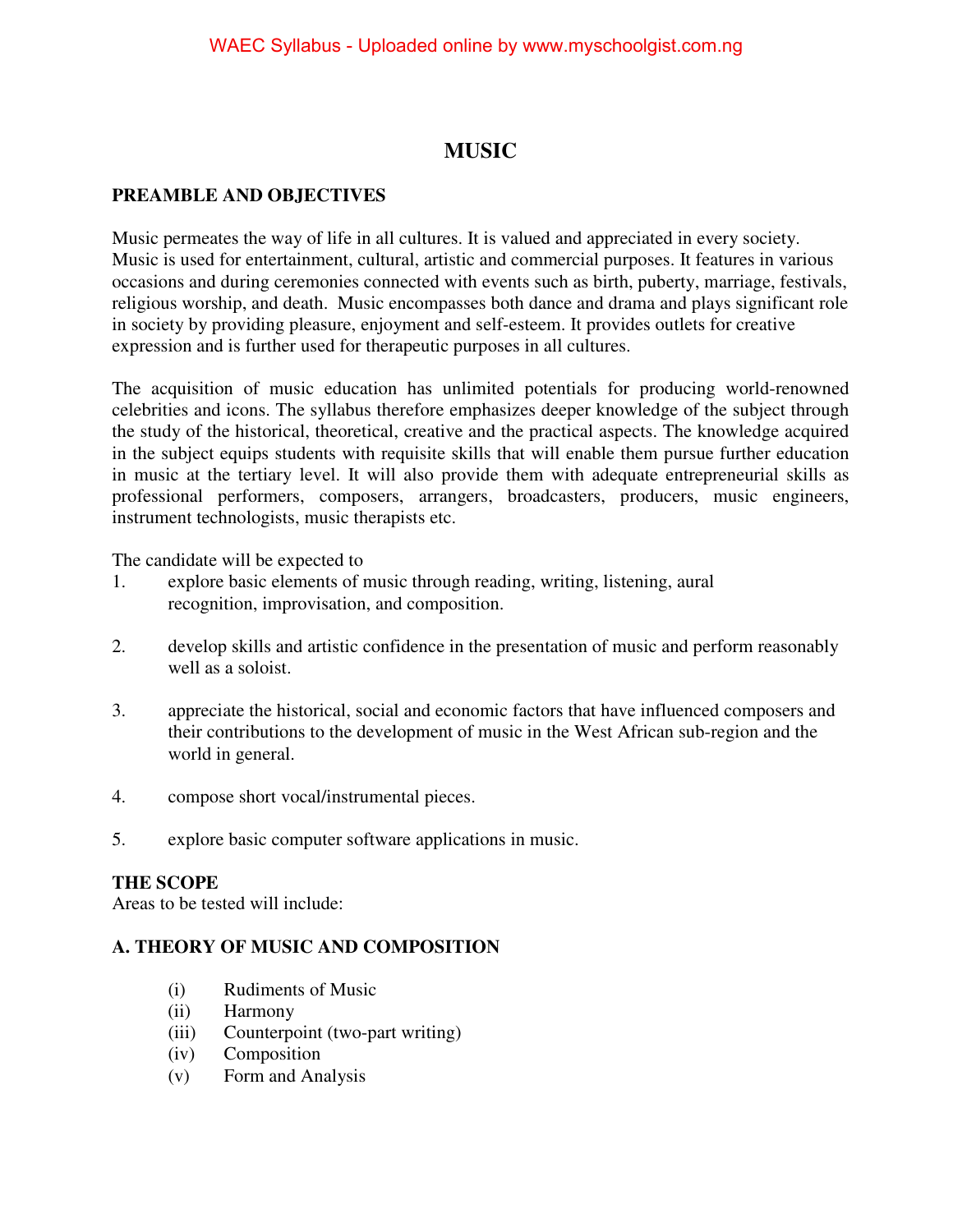### **B. PRACTICAL**

- (i) Aural Test
- (ii) Performance Test

# **C**. **HISTORY AND LITERATURE OF MUSIC**

- (i) History and Literature of Western Music
- (ii) Traditional and Contemporary African Art Music
- (iii) Popular African Music and Black Music in the Diaspora

# **SCHEME OF EXAMINATION**

There will be three papers, Papers 1, 2 and 3, all of which must be taken.

- **Paper 1**: This will be a 1-hour multiple-choice objective test consisting of forty questions drawn from the entire syllabus. Candidates must attempt all the questions in the paper for 40 marks.
- **Paper 2:** This will be a 2- hour essay type test consisting of five questions. Candidates will be required to answer three of the questions within 2 hours for 60 marks. Question 1 on Theory/Composition (Melody Writing, Harmony and Counterpoint) and Question 2 on analysis of prescribed set-works will be compulsory. The following areas will be covered.
	- (i) Composition
	- (ii) Harmony
	- (iii) Counterpoint (two-part writing)
	- (iv) Form and Analysis
	- *(*v) History and Literature of Music in Western traditions
	- (vi) History and Literature of Music in African traditions
	- (vii) Black Music in the Diaspora.

(60 marks)

**Paper 3A**: Aural

This will be a 45mins listening test carrying 50 marks.

# **Paper 3B: Performance Test**

This will be a 30-minute Performance Test carrying 50 marks. Candidates will be expected to perform on an instrument of their choice (voice, violin, pianoforte/electronic keyboard, flute, atenteben, recorder, B flat trumpet, and E flat alto-saxophone). Candidates' ability on sight reading, technical exercises, scales and arpeggios will be tested.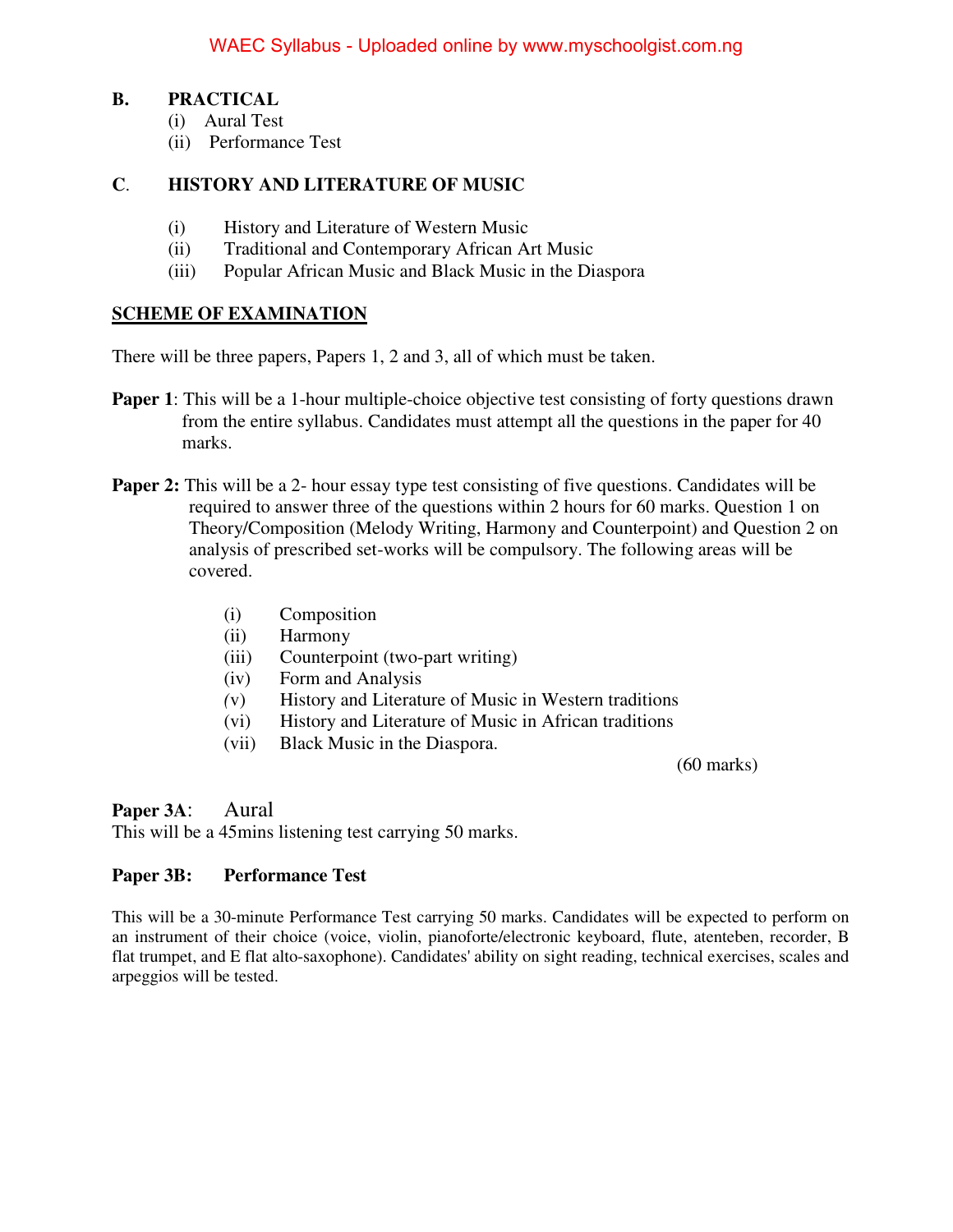### **DETAILED SYLLABUS**

#### 1. THEORY AND COMPOSITION

#### (A) **Rudiments of Music**

- (a) Notation (i) Staff
	- (ii) Clefs  $(C, G, \text{ and } F)$
- (b) Scales: (Western)
	- (i) Diatonic Major and Minor (natural, harmonic and melodic)
	- (ii) Chromatic (melodic only)
- (c) Modes: (African)
	- (i) Pentatonic (5-tone)
	- (ii) Hexatonic (6-tone)
	- (iii) Heptatonic (7-tone)
- (d) Keys and Key Signatures
- (e) Time Signatures: Simple and Compound
- (f) Intervals
- (g) Transcription (Staff notation into Solfa and vice versa)
- (h) Transposition, including writing for transposing instruments
- (i) Musical terms, signs, ornaments and abbreviations

#### (B) **Elementary Harmony**

- (a) Chords/Triads
	- (i) Primary I/i, IV/iv, V and their inversions
	- (ii) Secondary ii, iii, vi and their inversions
	- (iii) Chord vii˚ and its inversions
	- (iv)  $7<sup>th</sup>$  Chords (dominant  $7<sup>th</sup>$  only) and its inversions
- (b) Chord Progressions

Cadences (in both major and minor keys)

- (i) Perfect  $(V I)$ ;
- (ii) Plagal  $(IV I)$
- $(iii)$  Interrupted  $(V-vi)$
- (iv) Imperfect (I–V), (ii V), (iii V), (IV V)
- (c) Use of primary and secondary triads in harmonising a given melody
	- (i) Use of six-four chords (cadential and passing only)
	- (ii) The use of non-harmonic tones;
		- Passing (accented and non-accented)
		- Auxiliary or Neighbouring tones
		- Anticipation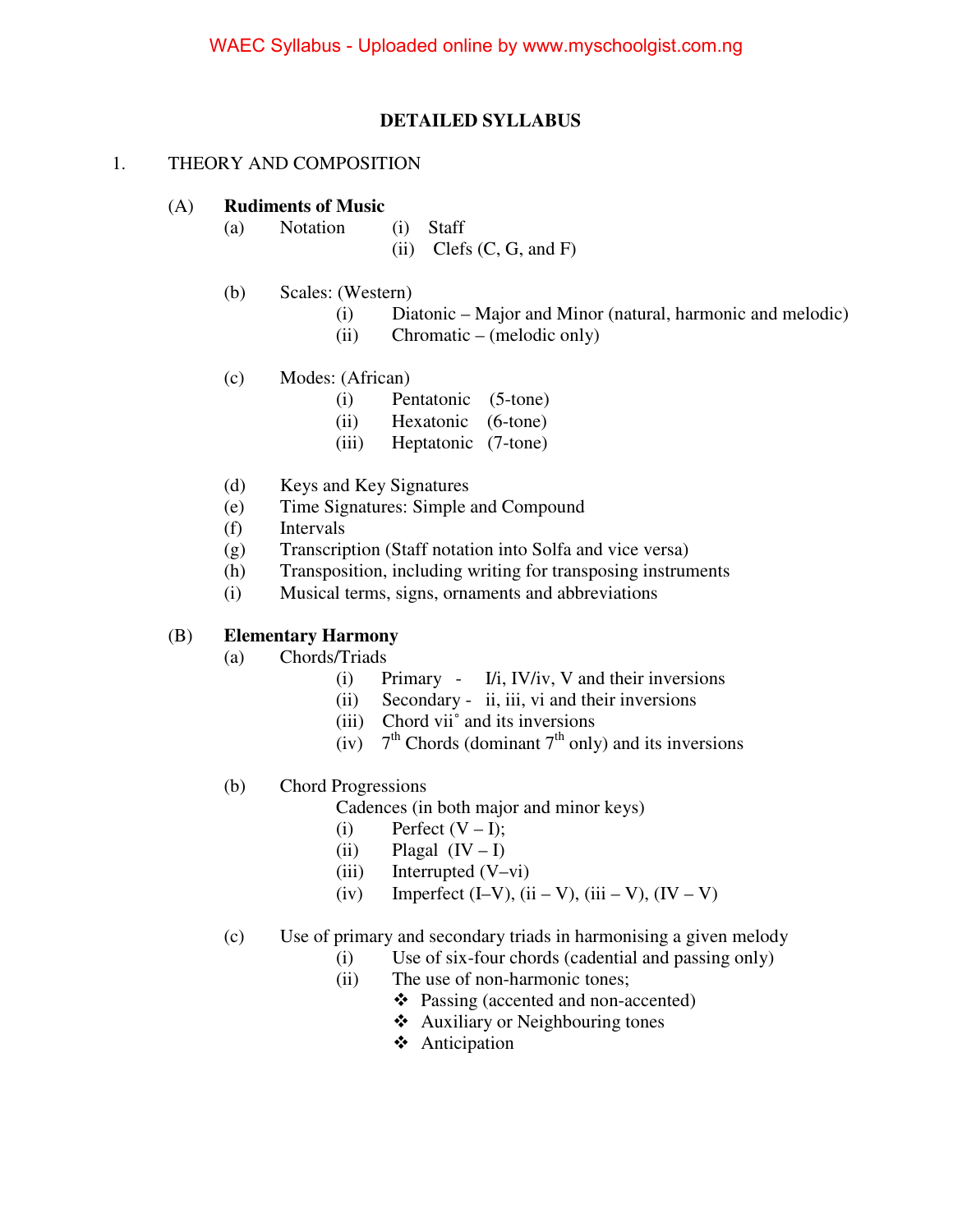- (d) Modulations from the home key to its closely related keys only
	- (i) Dominant
	- (ii) Subdominant
	- (iii) Relative major and minor
- (e) Four-part harmony (SATB).
- (f) Two-part free Counterpoint (adding a part above or below a given melody).

### **(C) Composition**

- (a) Continuing a given melodic phrase in either a major or minor key to form a melody of **not less than 12** bars and **not more than 16** bars in all. Candidates may be required to modulate to at least one specified related key.
- (b) Setting a given text in English to music.

### **(D) Form and Analysis**

- (a) Simple forms e.g. binary, ternary, rondo, etc.
- (b) Extended forms e.g. overture, oratorio, opera, cantata, suite, sonata, symphony, concerto, etc.
- (c) Form in traditional African music, e.g. the various forms of antiphony (Call and Response, Cantor/Chorus, Call and Refrain), Repetitive (Cyclic) forms, etc.
- (d) Form in contemporary African art music with emphasis on compositional techniques, e.g. use of melody, rhythm, harmony, instrumentation, through-composed pieces, etc.

#### **(E) Prepared set-works as recommended for each year**

 The set-works listed below (Western or African) are to be chosen by the candidate, as recommended, for each year. This will be studied for a compulsory question in Paper 2.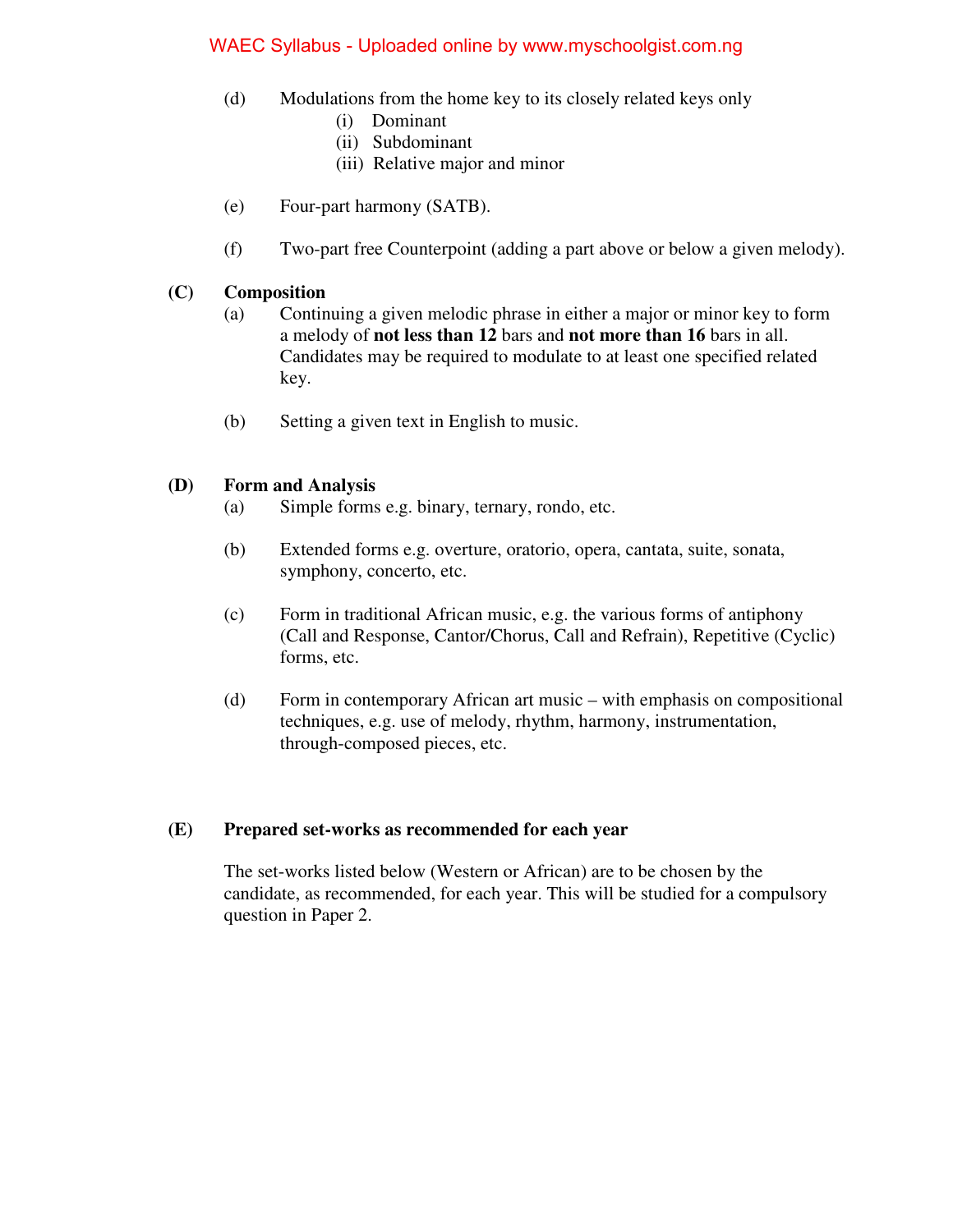| Year | Work                                            | Composers             |
|------|-------------------------------------------------|-----------------------|
|      | Trumpet Concerto $(2^{nd}$ Movement)            | J. Haydn              |
| 2013 | OR.                                             |                       |
|      | Ahekoo                                          | E. Pappoe-Thompson    |
|      | <b>Largo</b> from the Symphony in E minor "From | <b>Antonn Dyorak</b>  |
| 2014 | the New World" (Abridged Piano Version)         |                       |
|      | OR.                                             |                       |
|      | Ore Meta                                        | Akin Euba             |
|      | Gavotte (From French Suite No. 5 in G)          | J. S. Bach            |
| 2015 | OR.                                             |                       |
|      |                                                 |                       |
|      | Nne Bia Nyerem Aka                              | Laz Ekwueme           |
|      | Triumphal March (From AIDA)                     | Giuseppe Verdi        |
| 2016 | (Abridged Piano Version)                        |                       |
|      | OR.                                             |                       |
|      | Atentenata in C (Opus 3 No. 1)                  | C.W.K. Mereku         |
|      | Moment Musical in G Minor                       | <b>Franz Schubert</b> |
| 2017 | OR.                                             |                       |
|      | Kiniun                                          | Ayo Bankole           |

# 2. **AURAL TESTS (PAPER 3A)**

 Candidates will be required to write all seven tests. The Aural Tests will be administered by means of a CD/cassette, a copy of which will be sent to each examination centre on the day of the examination.

#### (a) **Rhythmic Dictation**

 A melody not exceeding 4 bars will be played four times. Candidates will be required to write the rhythm on a monotone. Before playing the passage, the examiner will give the time signature and indicate the speed at which the pulse of the music moves. The passage may be in either simple or compound time. (8 marks)

### (b) **Melody Writing**

 Candidates will be required to write from dictation a short melodic passage not exceeding 4 bars and which may contain elements of African Music.

 Before playing the passage, the examiner will indicate the speed at which the pulse of the music moves. The passage may be in either simple or compound time. The piece, which may be modal or in a major or minor key, **will normally begin on the first beat of a bar.** If the music is in a major or minor key, the key will be named and tonic chord sounded, followed by the key note. If in a mode, the tonal centre and the mode will be played.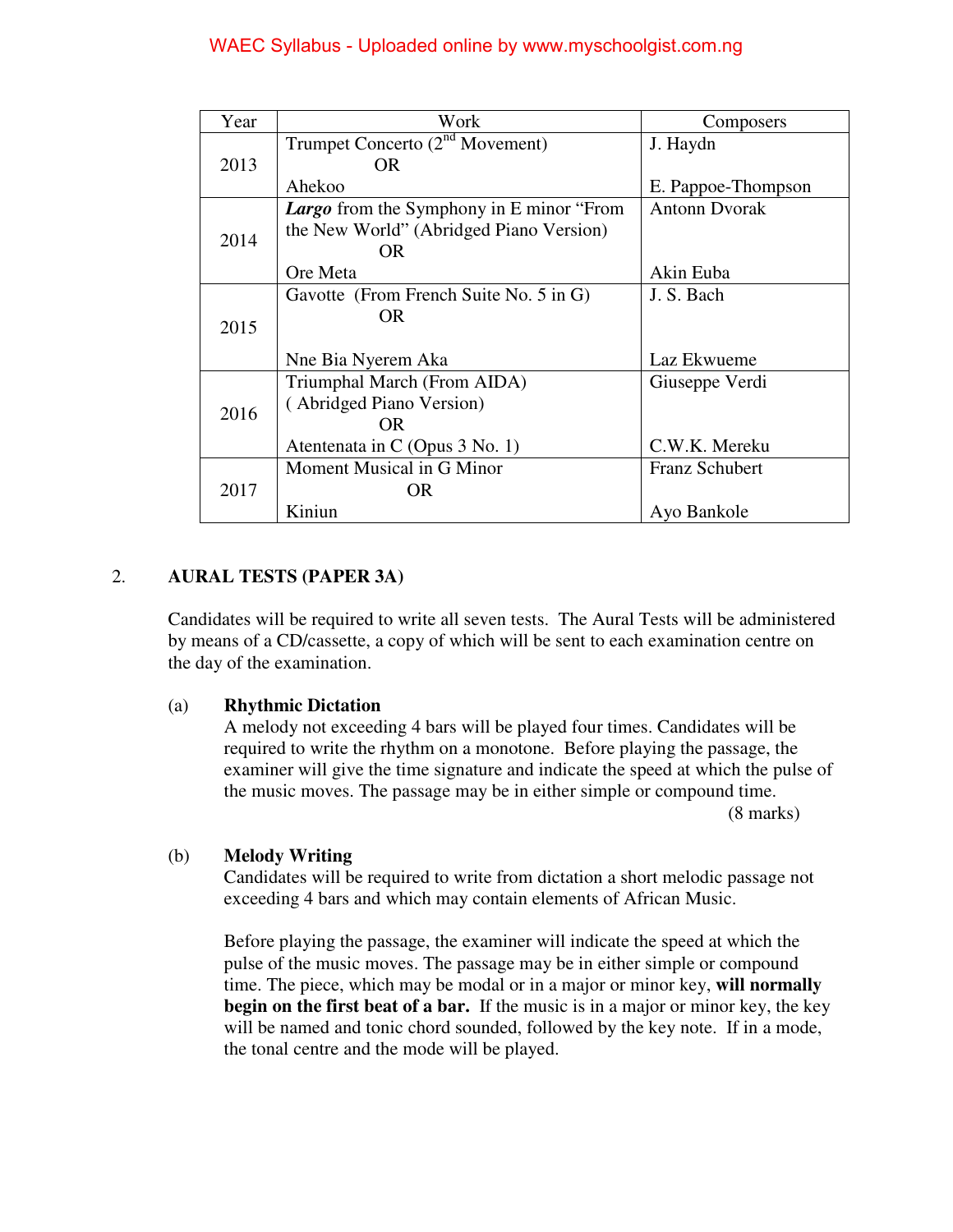The pulse will be given and the melody will first be played in its entirety. It will then be played twice in sections at short intervals of time and finally it will be repeated in its entirety. (8 marks)

#### (c**)** W**riting the Upper or Lower Part of a Two-Part Phrase**

 A two-part phrase in a major or minor key not exceeding four bars will be played. The candidates will be required to write out either the upper or the lower part in full. The key and time-signature will be given and the tonic chord sounded. The passage will be played four time. The passage may be in either simple or time. (8 marks)

### (d) **Chords**

 A passage in a named key containing not more than eight chords will be played. The candidate will be required to identify chords employed in the progression by using the Roman numerals e.g. Ic, V, vib, etc. or a technical description of each chord, e.g. *dominant, first inversion*; *sub-dominant, root position* etc. The passage will be played four (4) times at a reasonably slow pace. The key will be given and the tonic chord sounded before the passage is played through.

(8 marks)

#### (e) **Cadences**

 Candidates will be required to recognize and name any of the following cadences (perfect, imperfect, interrupted or plagal) occurring in a musical example in a major key. After the tonic chord has been sounded, the whole musical sentence will be played through 3 times with due deliberation at short intervals. Only four examples will be given which may not necessarily have to be different.

(6 marks)

#### (f) **Modulations**

 Candidates will be required to recognize and name simple changes of key. Four examples will be given, each starting from the same tonic key and containing one modulation only.

 Modulations will be limited to the dominant, subdominant, and relative major or minor keys. After the key has been named and the tonic chord sounded, each of the four examples will be played through three times. The test will not necessarily contain examples of modulations to four different keys: the same key-change may re-occur.

(6 marks)

# (g) **Identification/Description of Themes**

 Candidates will be required to identify or describe the characteristics of three themes or excerpts taken from selected pieces, at least one of which will be African. Each theme/excerpt will be played three times. Before each passage is played, the Examiner will tell candidates exactly what they are expected to do. Questions will be limited to the form, style or genre of excerpt played, principal instrument(s) playing, scale or mode employed and meter.

(6 marks)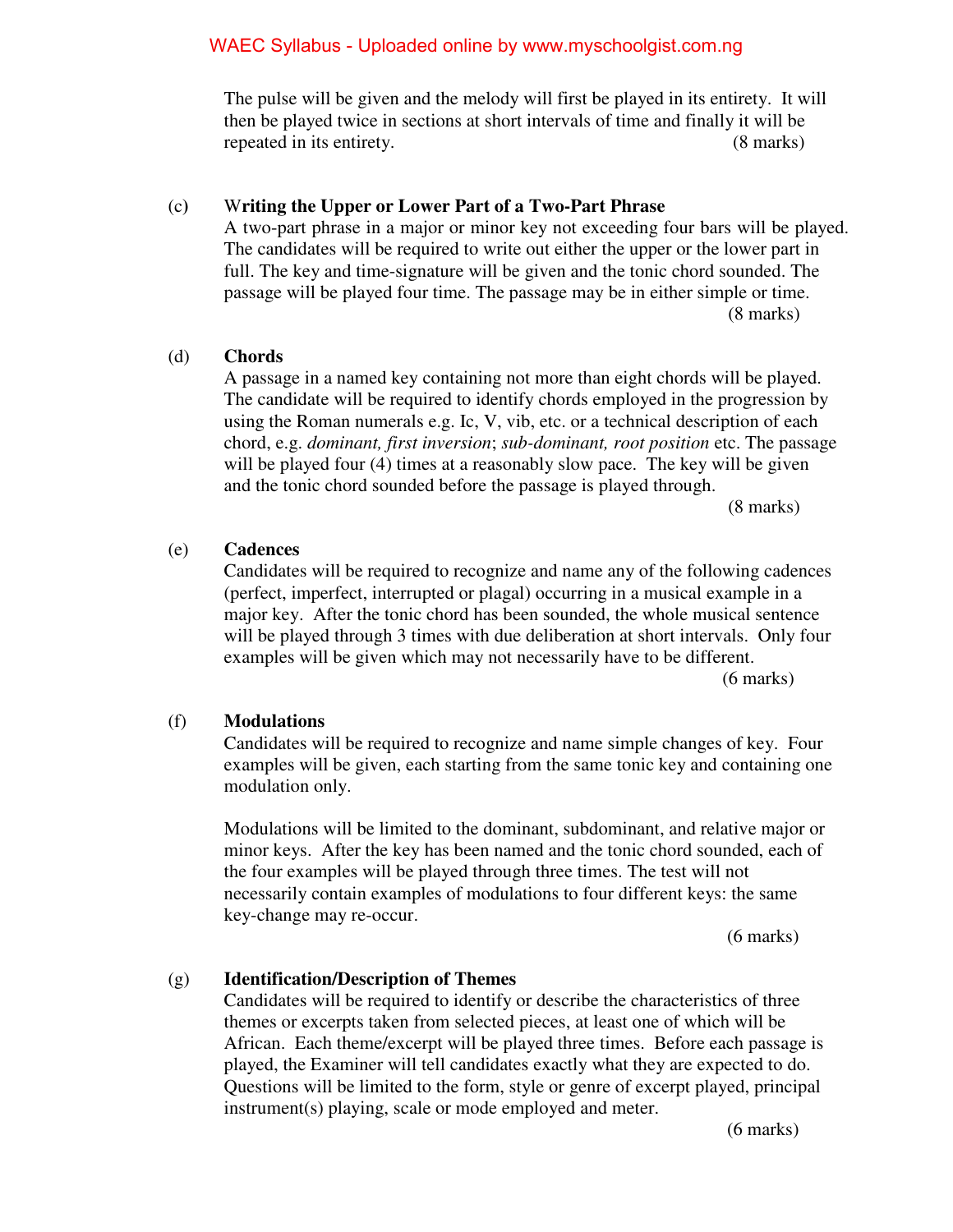# **NOTES ON THE CONDUCT OF AURAL TEST**

### **For Centre Supervisors only**

 Schools and centres at whose venues Aural Tests are held must provide a quiet, well-lit room, a good CD/cassette player, and a non-music teacher to assist the Supervisor. The Assistant's role would be to administer the test through the playing of the provided CD/cassette for the examination. The CD/cassette must be played once only.

# 3. **PERFORMANCE TEST**

#### **Performance**

Every candidate will offer an instrument or voice for a practical examination.

 Sight-reading will form part of the examination for the performance test. A list of set-works for the practical examinations is annexed as Appendix. Only works from that list may be selected for the performance test.

Information on Set pieces will be available at any of WAEC's Offices across the country.

Musical Instruments

The current approved instruments for Performance Tests are:

- (i) Voice (Soprano, Alto, Tenor, Baritone/Bass)
- (ii) Pianoforte/electronic keyboard
- (iii) Violin
- (iv) Selected wind instruments: Recorder (descant and treble), atenteben**,** flute, clarinet, saxophone, trumpet, trombone, euphonium and tuba

# **NOTES ON THE CONDUCT OF PERFORMANCE TEST**

# 1. **For Test Centres/Supervisors**

- (a) The exact dates of performance tests at individual centres can be arranged only after the entries are completed.
- (b) There may be one or more examiners at the option of the West African Examinations Council. No other person will normally be allowed in the room with the candidates (except an accompanist) during the examination.
- (c) The normal time for the performance test will be about 30 minutes per candidate. However, examiners may, at their discretion, take less time over examination of individual candidate.
- (d) Schools and Centres at whose premises performance tests are held must provide a quiet, well-lit room, a well-tuned pianoforte/electronic keyboard, a writing table and chair for the Examiner, and someone to act as a steward outside the examination room.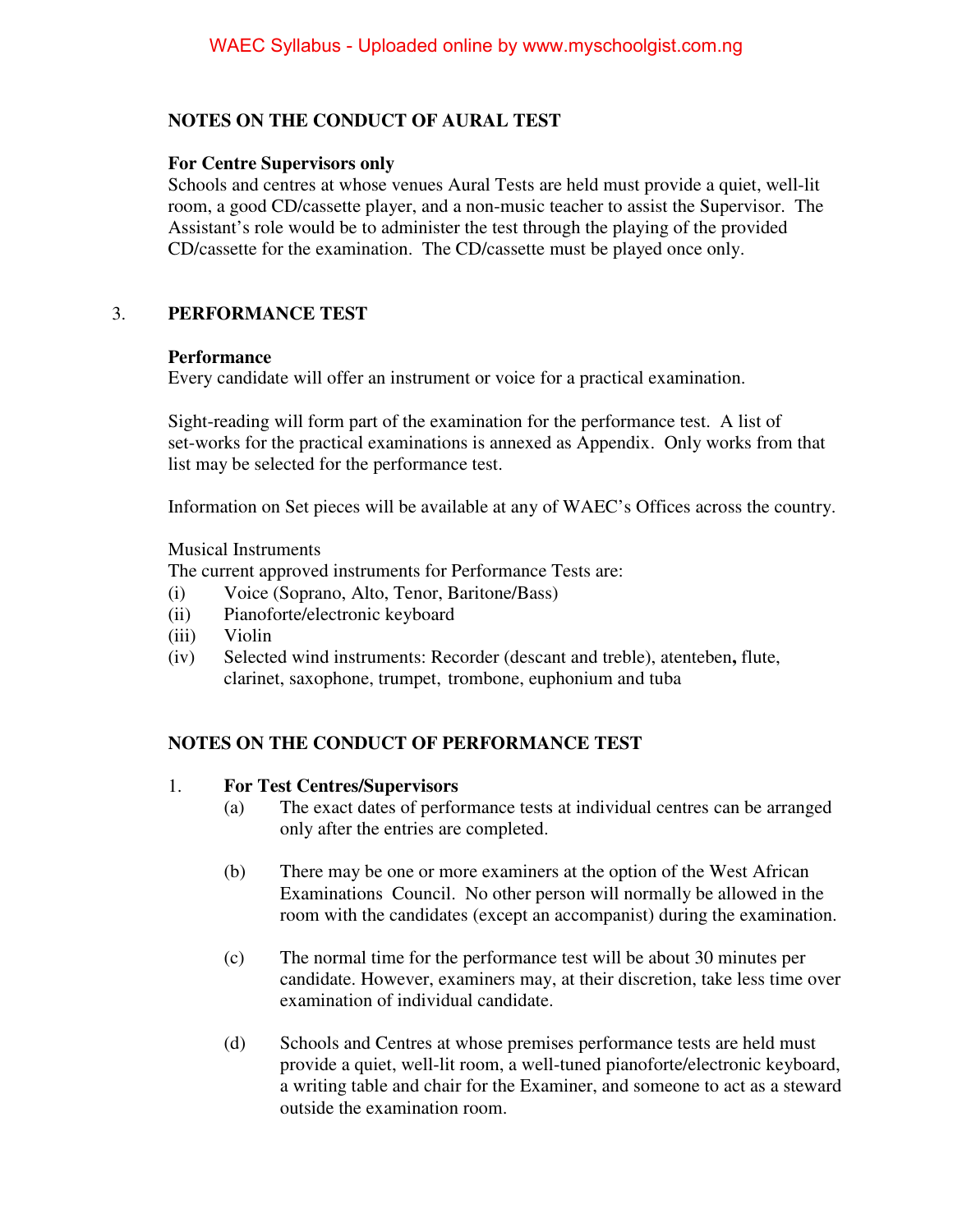# 2. **For Candidates**

- (a) Performing or playing from memory is optional. But, candidates performing from memory must bring copies for the Examiner's use.
- (b) A technical exercise or study as stipulated on a list of set works will be performed from memory.
- (c) The Examiner may, at his/her discretion, stop the performance of any piece when he/she has heard enough to assess the candidate.
- (d) Candidates must perform pieces from the approved list only, using the instrument for which the pieces were written.
- (e) A candidate should provide his/her own accompanist (if needed) who may remain in the room only while actually engaged in the accompanying. The candidate's teacher may also be the accompanist but the Examiner will not. However, in lieu of an accompanist, a soundtrack of the accompaniment is allowed.
- (f) Each candidate is to provide music stand (if required).
- (g) Two sight-reading tests will be given. The tests may be in either simple or compound time.

# **4. HISTORY AND LITERATURE**

 General historical backgrounds, works and contributions made by composers as outlined below. Only a general (non-specialist) knowledge of the composers, periods, works and forms will be expected.

# **A. Traditional Musicians/Composers**

#### **(a) Nigeria**

Ezigbo Obiligbo, Dan Maraya, Haruna Ishola, Ayinla Omowura, Dauda Epoakara, Odolaye Aremu, Ogundare Foyanmu, Hubert Ogunde, Israel Nwoba, Mamman Shata, etc.

# **(b) Ghana**

 Vinoko Akpalu, Yaa Adusa, Afua Abasa, Kakraba Lobi, Gilbert Berese, Kodjo Nuatro, Kwamina Pra, etc.

# **B. Popular Musicians**

# **(a) Nigeria**

- **(i) Highlife:** Victor Olaiya, Celestine Ukwu, Inyang Henshaw, Zeal Onyia, Victor Uwaifor, Nico Mbarga, Roy Chicago, Rex Jim Lawson, Bobby Benson, Stephen Osita Osadebey, Eddie Okonta, Adeolu Akinsanya
- **(ii) Afrobeat** : Fela Anikulapo Kuti, Femi Kuti, Orlando Julius Ekemode.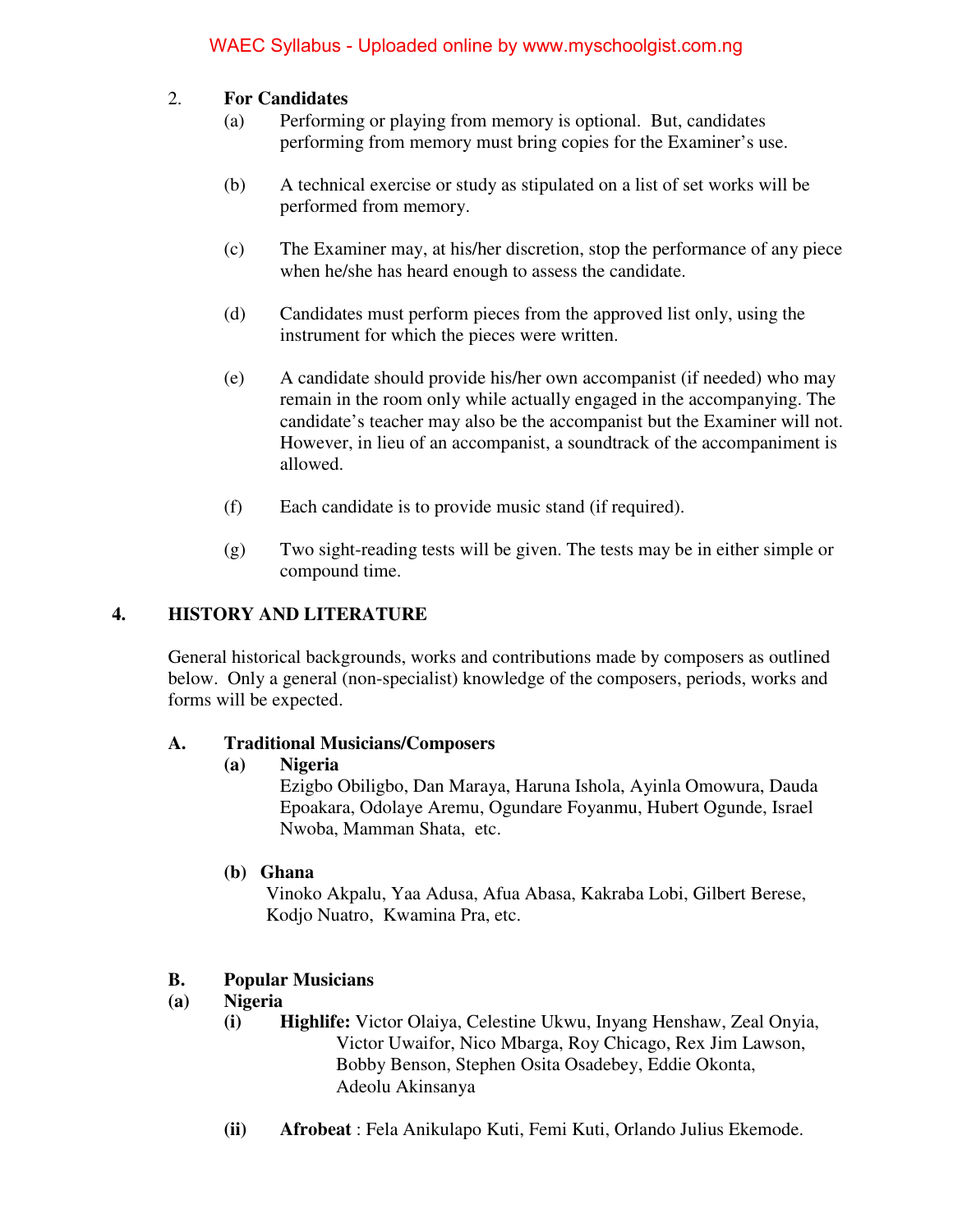- **(iii) Juju** : I. K. Dairo, Fatai Rolling Dollar, Ebenezer Obey, Sunny Ade, Prince Adekunle, Segun Adewale, Dele Abiodun, Shina Peters.
- **(iv) Fuji** : Sikiru Ayinde Barrister, Ayinla Kollington, Rasheed Ayinde, Wasiu Ayinde Marshall, Abass Obesere, Wasiu Alabi Pasuma, Saheed Osupa.
- **(v) Waka :** Batile Alake, Kuburatu Alaragbo, Salawatu Abeni
- **(vi) Afro-Pop**: Onyeka Onwenu, Christi Essien Igbokwe, Sonny Okosuns, Mike Okri, Chris Okotie, Bisade Ologunde (Lagbaja) Zaki Adze.
- **(vii) Afro-Reggae** : Terra Kota, Majek Fashek, Ras Kimono, Victor Essiet, Evi Edna-Ogholi
- **(viii) Hip-Hop** : Tuface Idibia, Dbanj, P-Square, Paul Dairo, 9ice, Wande Coal, Terry Gee, Davido, etc

# (b) **Ghana**

 E. T. Mensah, George Darko, A. B. Crentsil, Paapa Yankson, Asabea Cropper, Dinah Akiwumi, Kwa Mensah, M. K Oppong (Kakaiku), Jerry Hanson, Kwame Gyasi, Nana Kwame Ampadu, Awurama Badu, Mary Ghansah, E K Nyame, Kwabena Onyina Gyedu Blay Ambolley, C. K. Mann, Akwasi Ampofo Agyei, Akosua Agyapong, Stella Doughan Reggie Rockstone

# **C. Contemporary Art Musicians**

# **(a) Nigeria**

 T. K. E. Phillips, Fela Sowande, Ayo Bankole, W.W.C. Echezona, Adam Fiberesima, Dayo Dedeke, Akin Euba, Sam Akpabot, Ikoli Harcourt-Whyte, Laz Ekwueme, Okechukwu Ndubuisi, Sam Ojukwu, Bode Omojola, Ayo Oluranti, Debo Akinwunmi, Christian Onyeji, Richard Okafor

# **(b) Ghana**

 Ephraim Amu, Otto Boateng, J. M. T. Dosoo, S. G Boateng, Walter Blege, J. H. K. Nketia, Alfred Enstua-Mensah, A. Adu Safo, J. A. Yankey, Kenn Kafui, E. Pappoe Thompson, Ata Annan-Mensah, N. Z. Nayo, R. G. K Ndo, M. K. Amissah, G. W. K Dor, Sam Asare-Bediako. Gyima-Larbi

# **D. Western Composers**

# **(a) Medieval ca. 450 - 1400**

Guillaume de Machaut, Johannes Ockeghem, Jacob Obrecht

# **(b) Renaissance ca. 1400 - 1600**

 Guillaume Dufay, Thomas Tallis, John Cooke, John Tudor, Josquin des Prez, Orlando di Lasso, John Dowland, Orlando Gibbons, William Byrd, John Dunstable Giovanni Pierluigi da Palestrina,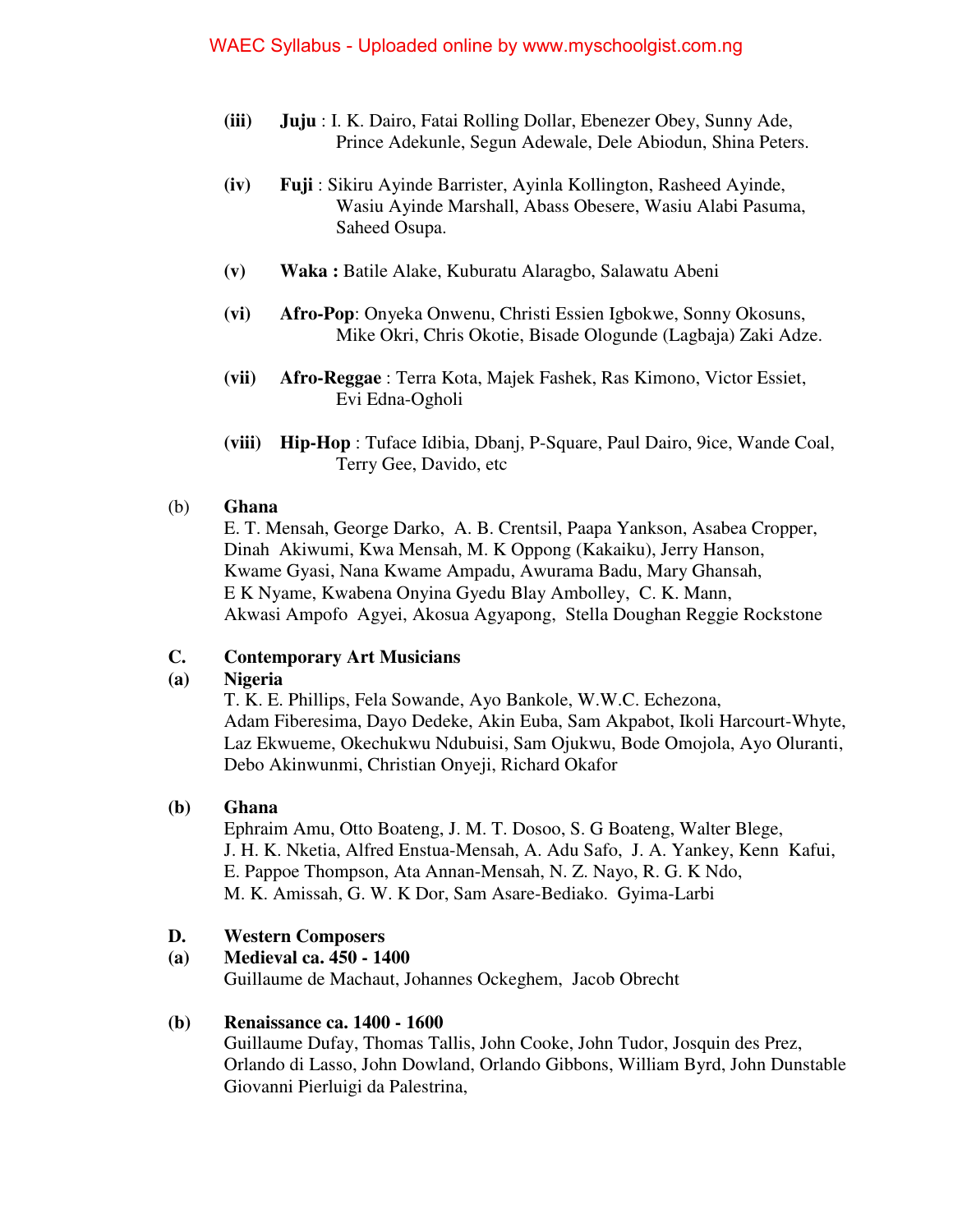#### **(c) Baroque ca. 1600 - 1750**

 Claudio Monterverdi, Antonio Vivaldi, Archangelo Corelli, Henry Purcell Johannes Sebastian Bach, George Frederick Handel, , Domenico Scarlatti.

### **(d) Classical ca. 1750 -1820**

 Willibald Gluck, Josef Haydn, Wolfgang Amadeus Mozart, Jan Ladislav Dussek, Muzio Clementi, C.P.E. Bach, Ludwig van Beethoven. Franz Haydn

### **(e) Romantic ca. 1820 - 1900**

 Franz Schubert, Robert Schumann, Clara Schumann, Felix Mendelssohn, Fredrick Chopin, Franz Lizst, Johannes Brahms, Hector Berlioz, Richard Wagner, Antonn Dvorak, Claude Debussy, Maurice Ravel, Johannes Strauss, P. I. Tchaikovsky The Russian Five (Modeste Mussorgsky, Balakirev, Cezar Cui, Alex Borodin and Rimsky Korsakov)

# **(f) 20th century ca. 1900 - 2000**

 Bela Bartok, Igor Stravinsky, Arnold Schoenberg, Paul Hindemith, Aaron Copland, Hector Villa-Lobos, Saint Saens,

### **E Black Music in the Diaspora**

 Scott Joplin, Ma Rainey, Bessie Smith, Louis Armstrong, Duke Ellington, Charlie Parker, Dizzie Gillespie, John Coletraine, Aretha Franklin, Miles Davies James Brown, Diana Ross, Lord Kitchener, Mighty Sparrow, Jimmy Cliff, Bob Marley, Michael Jackson, Hugh Masakela, Mariam Makeba, and such forms as Spiritual, Jazz, Blues, Rock, Gospel, Soul, Calypso, Reggae and Afrobeat

### **Note : Questions may also be asked on current and very widely known musicians of African origin.**

# **5. TRADITIONAL AND CONTEMPORARY AFRICAN MUSIC**

#### (a) **The role of music in traditional African Society**

#### (b) **Musical Instruments**

- (i) Names and description
- (ii) Classification
- (iii) Function (musical and non-musical)

### (c) **General Characteristics**

- (i) Scales/Modes
- (ii) Rhythm (metrical and non-metrical, cross-rhythm, hemiola,
- syncopation, polyrhythm)
- (iii) Polyphony
- (iv) Form (antiphony, strophic, through-composed etc.)
- (v) Vocal styles (recitative, yodelling, ululation, holler, nasalization)
- (vi) Texture (monophonic, homophonic, polyphonic)
- (vii) Instrumentation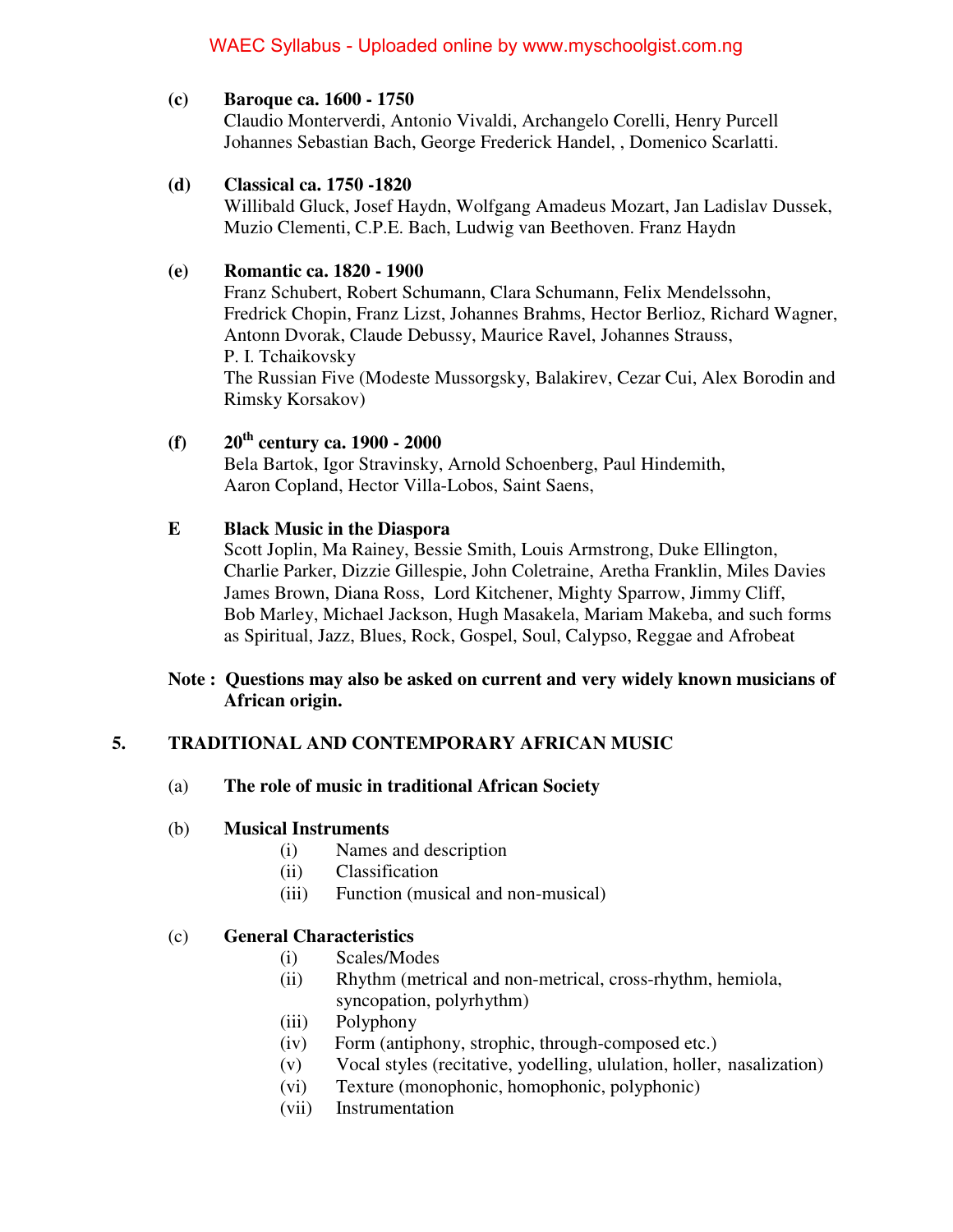#### (d) **Categories and types**

- (i) Dirges
- (ii) Cradle songs; Lullabies
- (iii) Ritual songs
- (iv) Folk songs
- (v) Satirical songs
- (vi) Other types of traditional vocal genres
- (e) **Relationship of music to other arts** e.g. dance, drama, festival etc.

#### **List of traditional dances to be studied**

 General knowledge of the dances and the ethnic groups that perform them as well as the occasions on which they are used would be expected.

#### **Ghana**

 Adowa, Kundum, Kete, Akom, Fontomfrom, Agbadza, Atsigbekor, Kpatsa, Borborbor, Toke, Gahu Kolomashie, Gome, Kpanlogo, Apatampa, Gumbe Takai, Bamaya, Nagila etc

#### **Nigeria**

Bata, Egwu Amala, Atilogwu, Swange, Apiiri, etc.

# *APPENDIX*

### **INFORMATION AND GUIDELINES ON THE LIST OF STUDIES AND PIECES AND OTHER TECHNICAL EXERCISES FOR THE PERFORMANCE TEST (PAPER 3B UNDER PRACTICAL)**

#### **PERFORMANCE TEST**

#### Introduction

The separate lists embodying the requirements for the performances tests, technical exercises, scales, arpeggios, etc. are published here along with the pieces for the musical instruments that are testable at the moment. The instruments are voice, (soprano/tenor and alto/bass), pianoforte/electronic keyboard, violin, selected wind instruments (descant recorder, treble recorder, atenteben, flute, B-flat trumpet, and E-flat alto saxophone). Other musical instruments will be added when necessary. The present lists are subject to review from time to time.

Requirements for Practical Examination

- (a) Candidates may use any edition of music, except where a particular arrangement or transcription is specified. Candidates and teachers are reminded that the Copyright Acts do not permit the making or use of photocopies of copyright works.
- (b) Where no metronome or expression marks are indicated in the music, candidates should use their discretion to achieve an acceptable performance.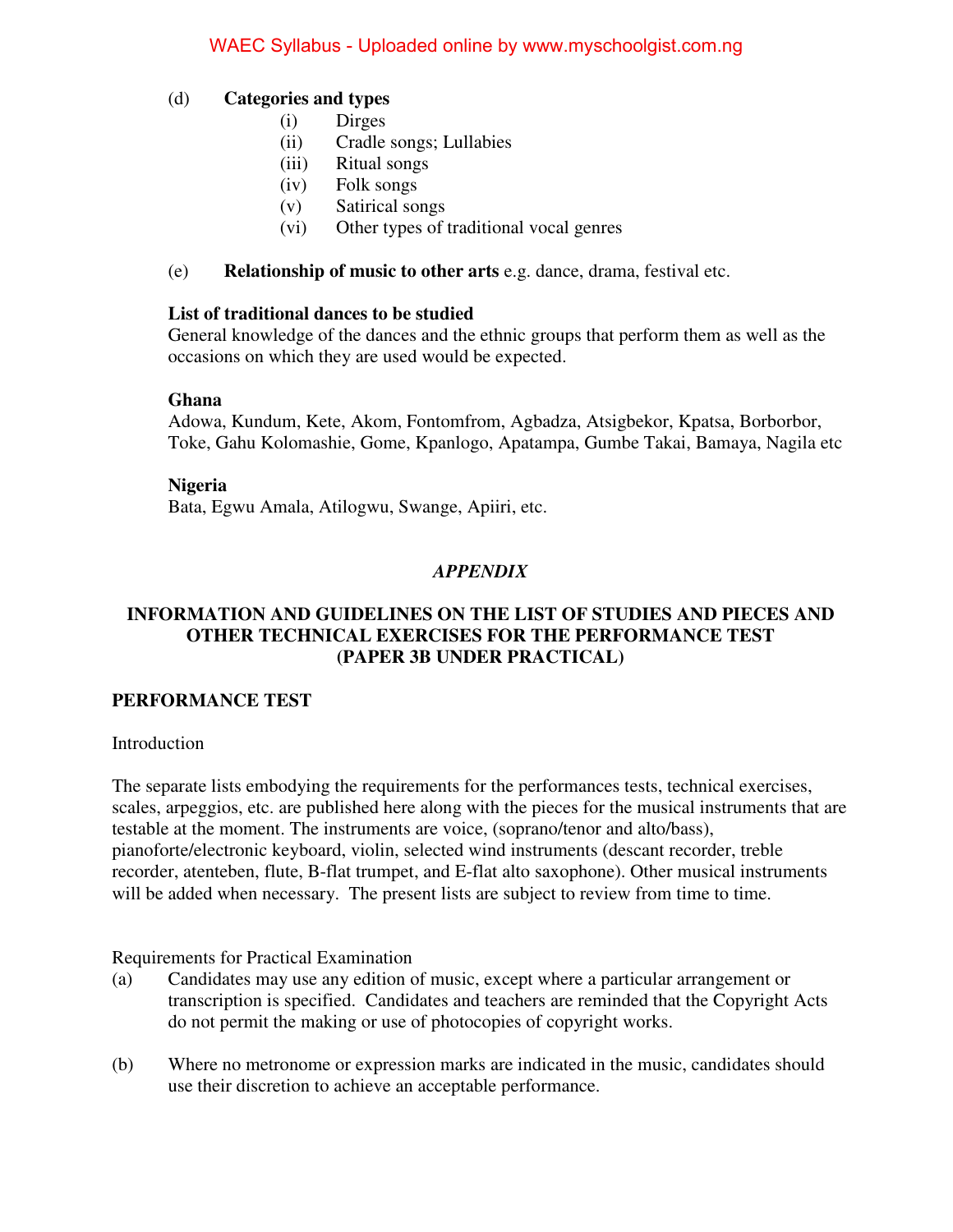(c) Discretion should be used in choosing works from different lists (i.e. A and B) so as to display variety and contrast of style and mood.

#### **VOICE**

| <b>Schedule of Marks</b> |    |
|--------------------------|----|
| Technical Exercises etc. | 10 |
| One piece from list A    | 15 |
| One piece from list B    | 15 |
| Singing at sight         | 10 |
| Total                    |    |

- (a) Candidates should note that purity of vowels and tone production, breath control, flexibility, intonation, articulation and diction will be taken into account in the marking.
- (b) The candidate should bring a copy of each of the chosen songs for the accompanist's use.
- (c) The test of singing at sight will not be accompanied. It may be sung on any of the syllables, ah, oh, as legato or staccato.
- (d) The chord and the keynote will first be sounded for the candidate before each Sight-singing test. If in a mode, the tonal centre and the notes of the mode will first be played.

#### (e) **Technical Exercises**

 Each of the following exercises could be sung to any of the syllables ah, oh, oo or in tonic solfa, legato or staccato.







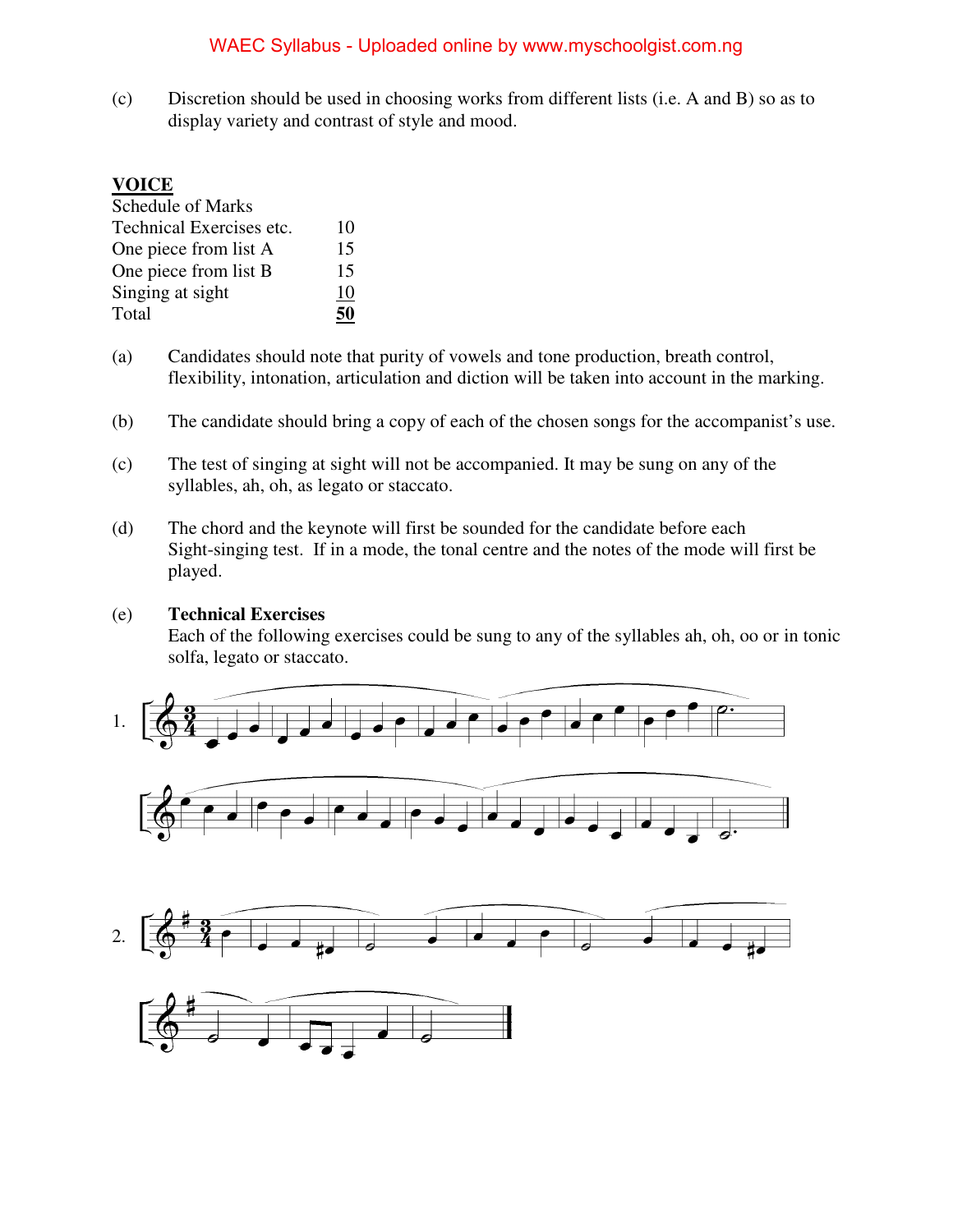#### **I). Soprano/Tenor**

Two songs to be sung from memory; one chosen by the candidate from each of the lists A and B.

# **List A**

| 1. G. F. Handel               | $\sim$        | How beautiful are the feet (Air) |
|-------------------------------|---------------|----------------------------------|
| 2. F. Mendelssohn Bartholdy - |               | O for the wings of a dove        |
| 3. Charles Gounod             | $\sim$ $\sim$ | Ave Maria                        |

# **List B (Ghana)**

| $\overline{\phantom{0}}$ | Mawue na 'me                  |
|--------------------------|-------------------------------|
| $\sim$ 100 $\mu$         | Taabanyiriba (Accompaniement) |
| $\overline{\phantom{0}}$ | <b>B</b> one Ben              |
| $\sim$                   | Mo! Agya no a Ooko            |
|                          |                               |

### **List B (Nigeria)**

| 1. Laz Ekwueme     |                          | Oge (Time)           |
|--------------------|--------------------------|----------------------|
| 2. Akin Euba       |                          | O Se Gbe Na?         |
| 3. Adam Fiberesima | $\overline{\phantom{0}}$ | Idegbeni             |
| 4. David Aina      |                          | Bi Koko Ba Feni Lefe |
|                    |                          |                      |

#### **II). Contralto/Baritone**

Two sons to be sung from memory; one chosen by the candidate from each of the lists A and B.

#### **List A**

| 1. Henry Purcell      | <b>Contract Contract</b> | If Music be the food of love (Arr. By Lawrence Henry) |
|-----------------------|--------------------------|-------------------------------------------------------|
| 2. L. van Beethoven - |                          | Ich Liebe dich (I love you Dear)                      |
| 3. Franz Schubert -   |                          | To Music                                              |

#### **List B (Ghana)**

| 1. Faustina Amu | $\blacksquare$           | Gyae Nsem keka yi         |
|-----------------|--------------------------|---------------------------|
| 2. J. H Nketia  | $\overline{\phantom{0}}$ | Dwabenhene ba Foriwa      |
| 3. J. H Nketia  | $\overline{\phantom{0}}$ | Wo ho te sen Wo ho te sen |

#### **List B (Nigeria)**

| 1. Ayo Bankole | $\overline{\phantom{0}}$ | Adura Fun Alafia |
|----------------|--------------------------|------------------|
| 2. Laz Ekwueme | $\overline{\phantom{0}}$ | Olele            |
| 3. Ayo Bankole |                          | <b>Iya</b>       |

**Singing at Sight**: Two short tests in a major, minor or modal key. One of the tests will be on African rhythm.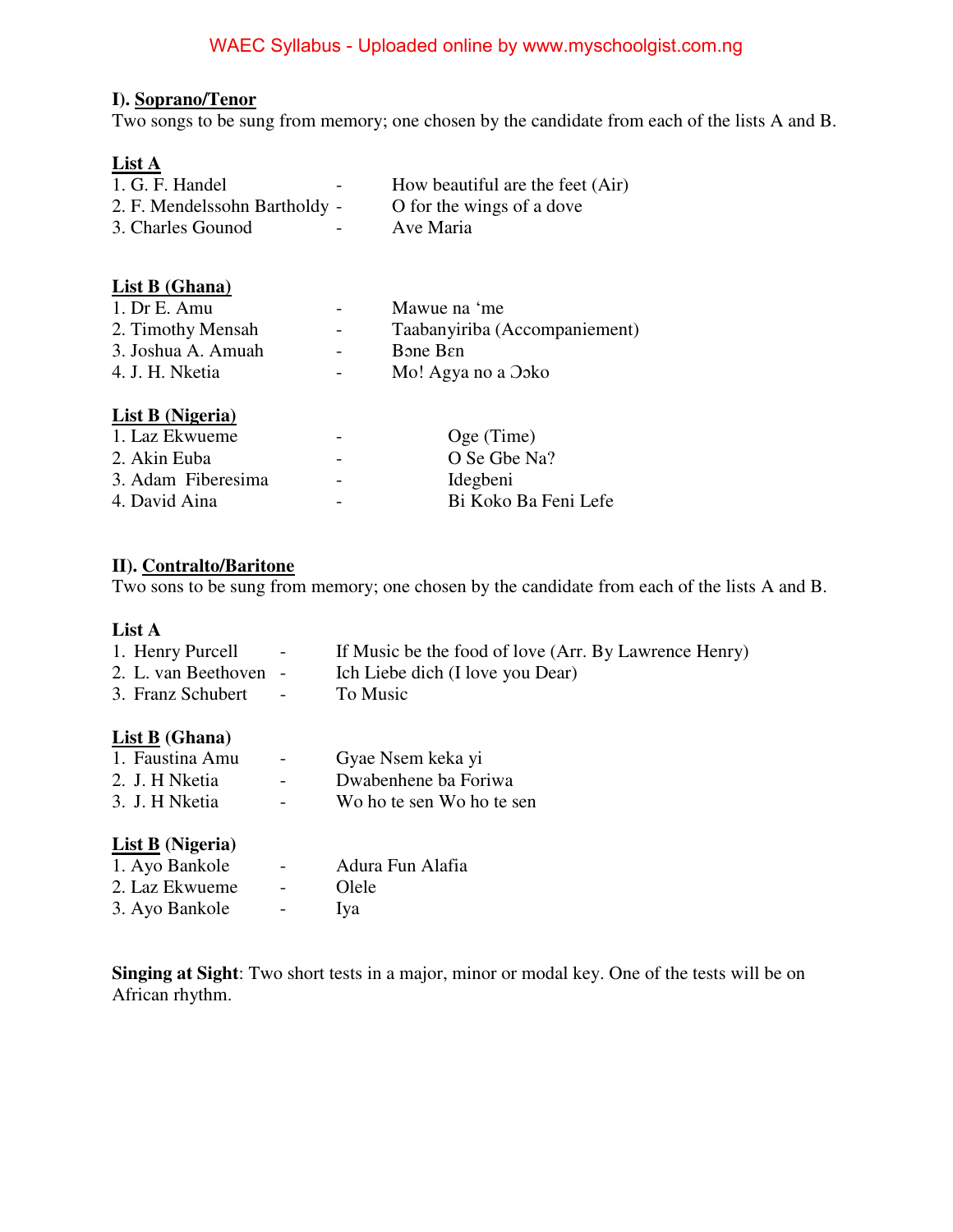# **VIOLIN**

| <b>Schedule of Marks</b> |    |
|--------------------------|----|
| Technical Exercise etc.  | 10 |
| One piece from list A    | 15 |
| One piece from list B    | 15 |
| Singing at sight         | 10 |
| Total                    | 50 |

- a. The teacher or accompanist may help to tune the instrument before the examination begins. The teacher may act as the accompanist. The Examiner will not accompany any candidate.
- b. Candidates should provide themselves with music stands or stools if they require them.
- c. Intonation, production and quality of tone (bowing, finger action) and positioning of the instrument will be taken into account in the marking of the pieces and studies, scales and arpeggios. Candidates are not compelled to adhere to the fingering and bowing marks indicated. Any good practical fingering and bowing will be accepted.
- d. The test of playing at sight will be given without accompaniment.



Two pieces to be played; one chosen by the candidate from each of the lists A and B.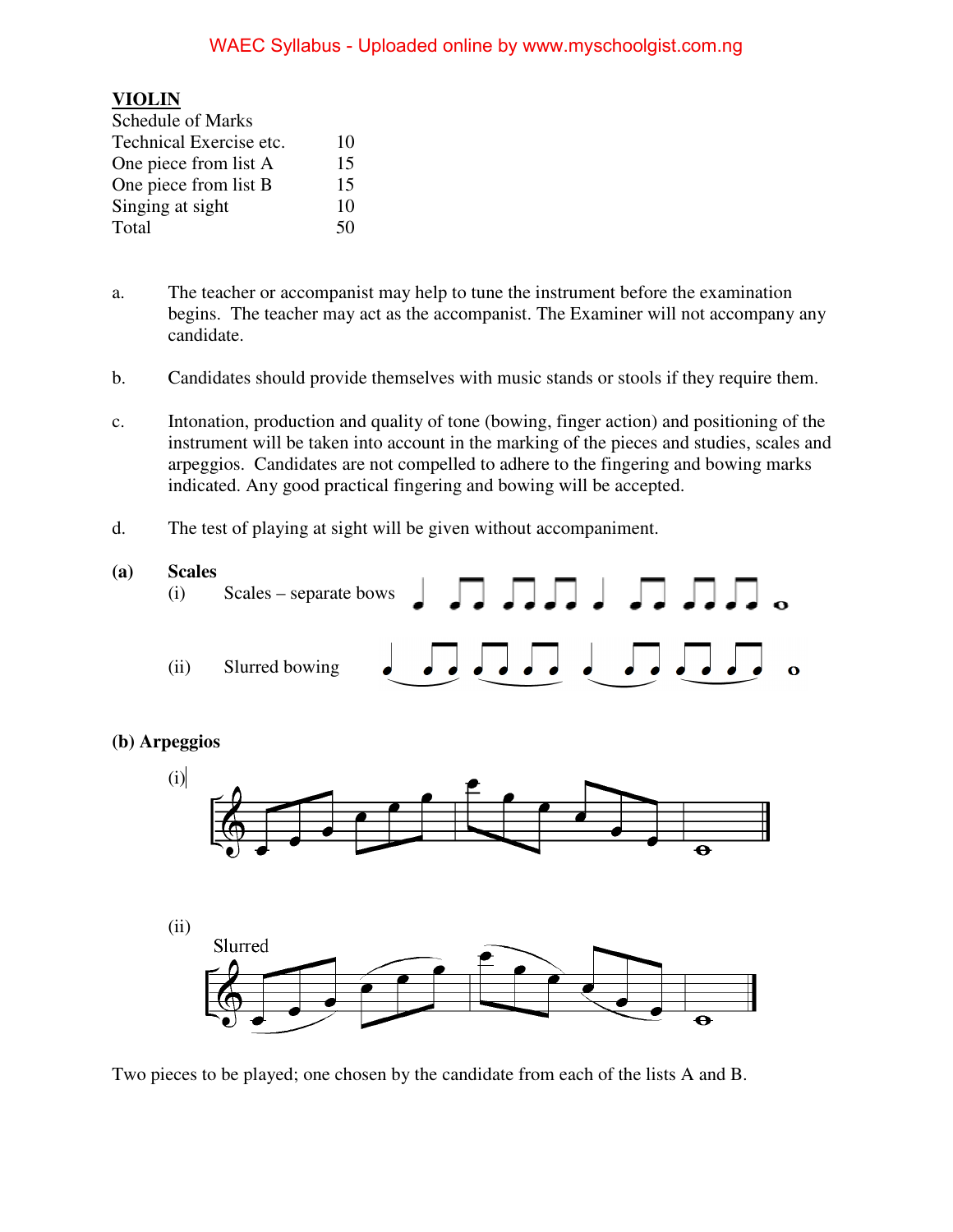| List A                       |                          |                                |
|------------------------------|--------------------------|--------------------------------|
| 1. G. F. Handel              | $\sim$                   | Lord of our being              |
| 2. Stephen Dodgson pg. 34-35 | $\overline{\phantom{a}}$ | Serenade                       |
| 3. Antonio Vivaldi           | $\overline{\phantom{0}}$ | Spring (from the four seasons) |

### **List B**

| 1. C.W.K Mereku | $\sim$ 100 $\mu$  |                  | Atentenatia in C (Opus $3$ No. 1) |
|-----------------|-------------------|------------------|-----------------------------------|
| 2. J. H. Nketia | $\sim$ 100 $\mu$  | <b>Prelude</b>   |                                   |
| 3. G. E. Kwame  | $\sim$ 100 $\sim$ | Ibibio Folk Tune |                                   |
|                 |                   |                  |                                   |

### **PIANO**

| <b>Schedule of Marks</b>        |          |
|---------------------------------|----------|
| Scales, Broken Chords/Arpeggios | 10 marks |
| One piece from list A           | 15 marks |
| One piece from list B           | 15 marks |
| Playing at Sight                | 10 marks |
| Total                           | 50 marks |

- a. The Examiners in marking will pay attention not only to accuracy of notes and time, but also to other things inherent in good performance, for example, quality of touch, variety of gradation of tone, choice of tempo, observance of marks of expression, rhythm, phrasing and accent and the use of practical fingering.
- b. Scales, arpeggios and broken chords should be played from memory, ascending and descending throughout the prescribed compass, at a pace appropriate to the technical demands of the grade, consistent with accuracy and distinctiveness and without undue accentuation.

#### **Scales and Arpeggios (from memory)**

**Scales:** Major and minor (melodic or harmonic at candidate's choice): hands together in similar motion one octave apart, in all keys (three octaves). In contrary motion with both hands beginning and ending on the keynote (unison), in the major keys of C, G, D, F, B-flat (two octaves)

**Chromatic scales:** Hands together in similar motion, one octave apart, beginning on any note named by the examiner (two octaves).

**Arpeggios:** The major and minor common chords of C, G, D, F, B-flat in root position only, with hands together in similar motion an octave apart (two octaves).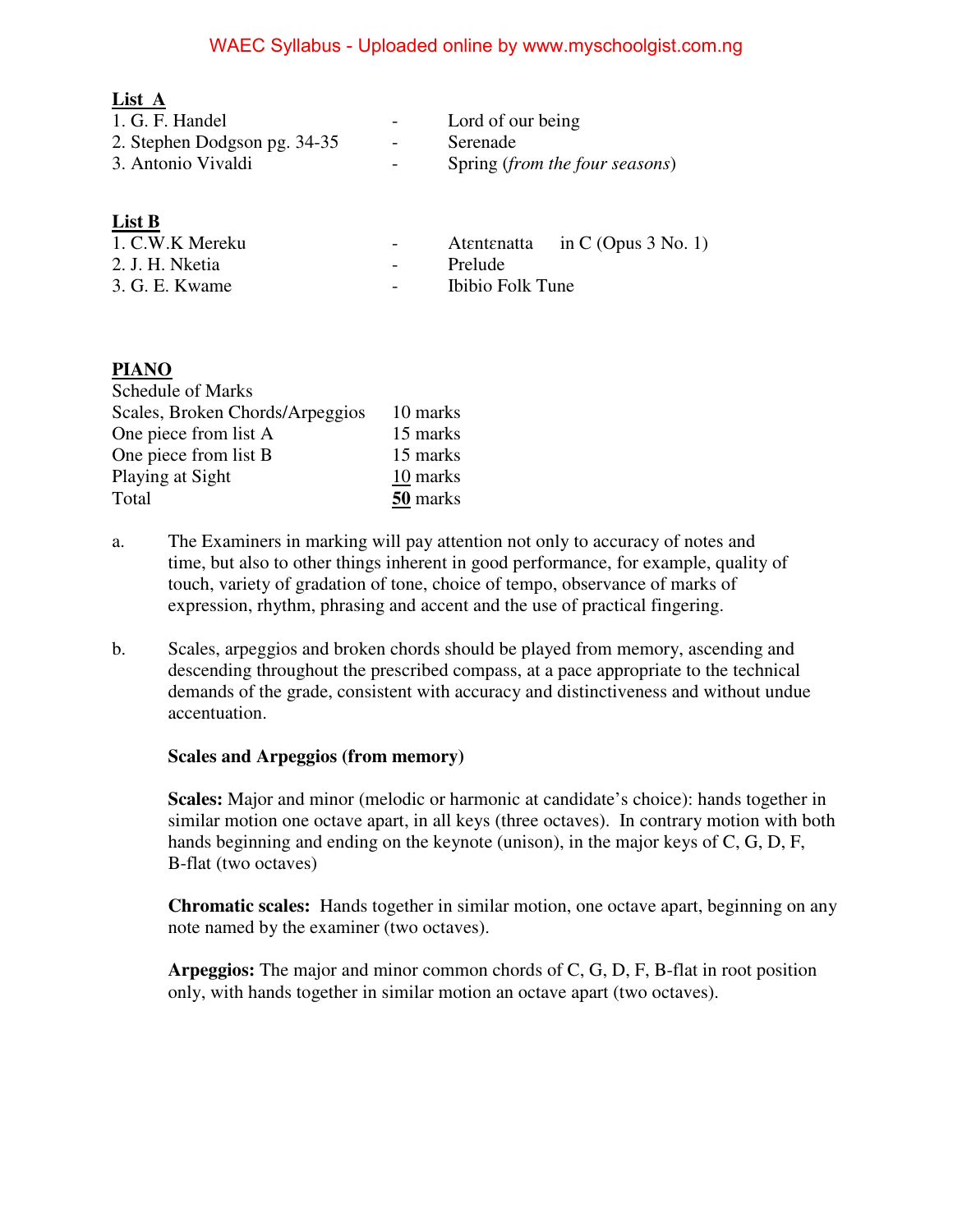Two pieces to be played; one chosen by the candidate from each of the lists A and B.

| List A                     |        |                      |
|----------------------------|--------|----------------------|
| 1. Wolfgang Amadeus Mozart | $\sim$ | Sonata 1             |
| 2. Ludwig van Beethoven    |        | Minuet in G          |
| 3. J S Bach                |        | 2-part Inventio No 8 |

#### **List B**

| 1. N. N. Kofie  | $\overline{\phantom{0}}$ | Akan Fughetta  |
|-----------------|--------------------------|----------------|
| 2. J. H. Nketia | $\overline{\phantom{a}}$ | Play Time      |
| 3. J. H. Nketia | $\overline{\phantom{0}}$ | Bulsa Worksong |

#### **WIND INSTRUMENTS**

- A Recorder
- B. Atɛntɛbɛn
- C. Flute
- D. Trumpet
- E. Saxophone (Alto in E flat)

| <b>Schedule of Marks</b>  |    |
|---------------------------|----|
| <b>Technical Exercise</b> | 10 |
| One piece from list A     | 15 |
| One piece from list B     | 15 |
| Singing at sight          | 10 |
| Total                     |    |

#### Technical Exercises

The Technical Exercises are for all wind instruments. Candidates will be required to play the exercises legato or staccato.

- 1. The scale of C major two octaves ascending and descending.
- 2. The major scales of G, D, F, and B flat one octave ascending and descending.
- 3. The minor scales of E, A and D
- 4. Arpeggios one octave of each of the above keys

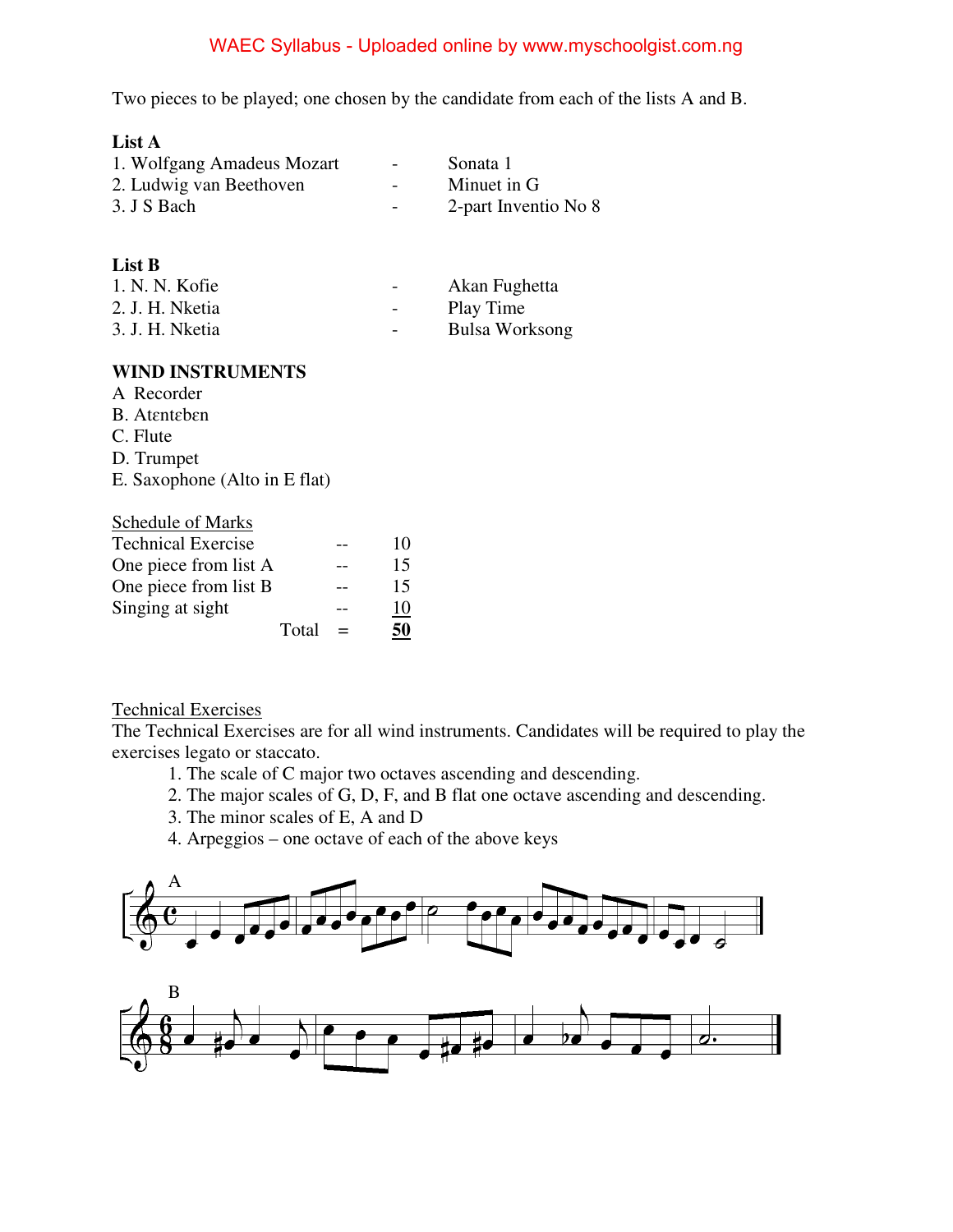# **DESCANT RECORDER**

Two pieces to be played; one chosen by the candidate from each of the lists A and B.

# **List A**

| 1. Ludwig van Beethoven | $\overline{\phantom{0}}$     | Melody (from the Sorp. 'Ich Liebe Dich)   |
|-------------------------|------------------------------|-------------------------------------------|
| 2. Francis Piggott      | $\overline{\phantom{0}}$     | Minuet (from a choice collection of Ayres |
|                         |                              | for the Harpsichord or Spinet)            |
| 3. Jeremiah Clarke      |                              | The Prince of Denmark 's March            |
|                         |                              |                                           |
| List B                  |                              |                                           |
| 1. J. H. Nketia         | $\qquad \qquad \blacksquare$ | Quartet No. 1                             |
| 2. C.W.K Mereku         | $\overline{\phantom{a}}$     | Atentenatia in C (Opus 3 No. 1)           |
| 3. J. H. Nketia         |                              | <b>Yaanom Montie</b>                      |

### $ATENTE$ **ENT**

Two pieces to be played; one chosen by the candidate from each of the lists A and B.  $\frac{\text{List A}}{1 \text{ K} \cdot \text{Si}}$  $Chone Nvingcho (Arr, E. Obad Acousb).$ 

| 1. K010 110u      | Ghana Nyingba (Arr. E. Obed Acquan). |
|-------------------|--------------------------------------|
| 2. C.W.K Mereku   | Atentenatta in C (Opus 3 No. 1)      |
| 3. Ebeli Eva      | Journey of Hope                      |
| List B            |                                      |
| 1. J H Nketia     | Quartet No 1 (Arr. C. W. K. Mereku)  |
| 2. E. Obed Acquah | Ama Adoma                            |
| 3. J. H. Nketia   | <b>Yaanom Montie</b>                 |

#### **FLUTE**

Two pieces to be played; one chosen by the candidate from each of the lists A and B.

#### **List A**

| 1. Carl Reinecke<br>2. Justin Connolly<br>3. Timothy Baxter | $\overline{\phantom{0}}$<br>$\overline{\phantom{a}}$ | Gavotte (From Five serenades for the young)<br>The Purple Chorale<br>Waltz Interlude |
|-------------------------------------------------------------|------------------------------------------------------|--------------------------------------------------------------------------------------|
| List B.<br>1. C.W.K Mereku                                  | $\overline{\phantom{0}}$                             | Atentenatta in C (Opus 3 No. 1)                                                      |
| 2. Eva Ebeli                                                |                                                      | Dambai                                                                               |

| 3. Kojo Tibu | Ghana Nyingba (Arr. E. Obed Acquah). |
|--------------|--------------------------------------|
|              |                                      |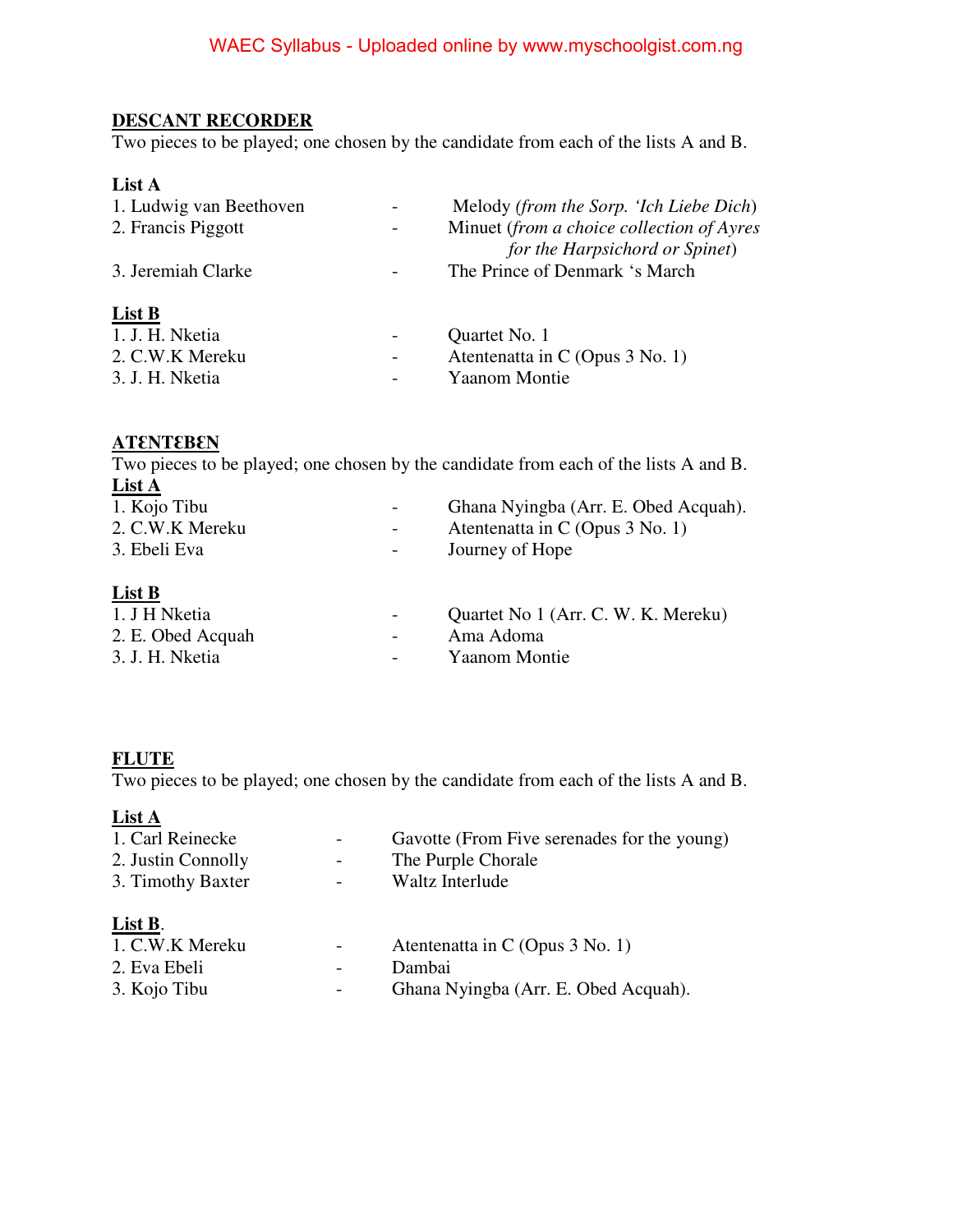# **TRUMPET**

Two pieces to be played; one chosen by the candidate from each of the lists A and B. **List A** 

| 1. John Barrett  | The St. Catherine |
|------------------|-------------------|
| 2. William Croft | Sarabande         |
| 3. Lully         | Lonely Woods      |

| List B. |  |            |  |
|---------|--|------------|--|
|         |  | 11 17 A 11 |  |

1. J.H.K Nketia - Mmoboro Asem (Arr. E. Obed Acquah)<br>2. Kojo Tibu - Ghana Nyingba (Arr. E. Obed Acquah). - Ghana Nyingba (Arr. E. Obed Acquah).<br>- Enyonam 3. Ebeli Eva - England

# **E-FLAT ALTO SAXOPHONE**

Two pieces to be played; one chosen by the candidate from each of the lists A and B. **List A** 

| 1. Jeremiah Clarke | Gavott                               |
|--------------------|--------------------------------------|
| 2. Henry Purcell   | Rigadoon                             |
| 3. Franz Schubert  | Ave Maria                            |
| List B.            |                                      |
| 1. J.H.K.Nketia    | Onipa beyee bi                       |
| 2. Kojo Tibu       | Ghana Nyingba (Arr. E. Obed Acquah). |
| 3. J.H.K Nketia    | Mmoboro Asem (Arr. E. Obed Acquah)   |
|                    |                                      |